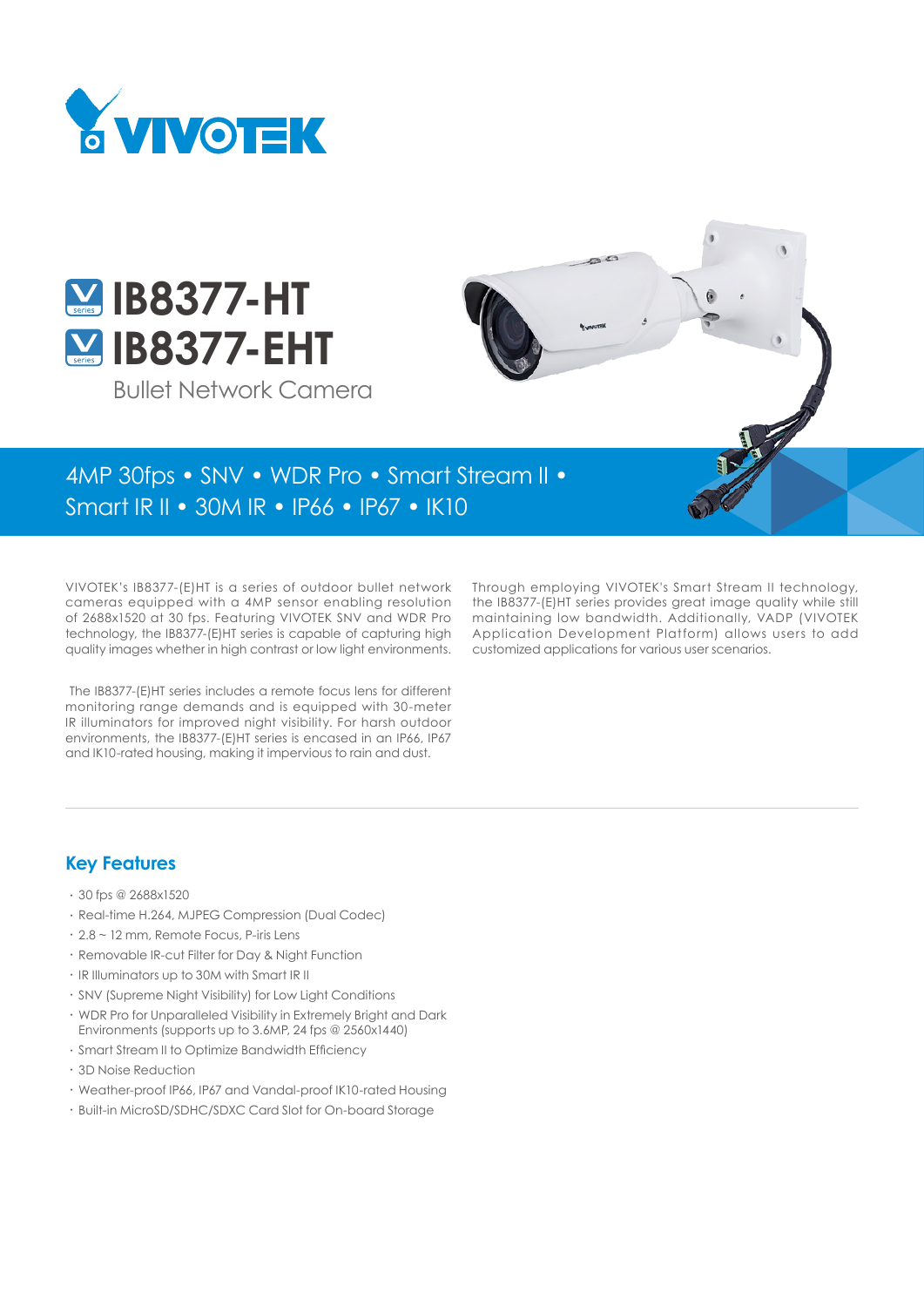# **Technical Specifications**

| Model                                   | IB8377-HT:<br>Vari-focal, Remote Focus<br>IB8377-EHT:<br>Vari-focal, Remote Focus, -50°C ~ 50°C       |  |  |
|-----------------------------------------|-------------------------------------------------------------------------------------------------------|--|--|
| <b>System Information</b>               |                                                                                                       |  |  |
| CPU                                     | Multimedia SoC (System-on-Chip)                                                                       |  |  |
| Flash                                   | 128 MB                                                                                                |  |  |
| <b>RAM</b>                              | 512MB                                                                                                 |  |  |
| <b>Camera Features</b>                  |                                                                                                       |  |  |
| Image Sensor                            | 1/3" Progressive CMS                                                                                  |  |  |
| Maximum Resolution                      | 2688x1520                                                                                             |  |  |
| Lens Type                               | Vari-focal, Remote Focus                                                                              |  |  |
| Focal Length                            | $f = 2.8 \sim 12 \, \text{mm}$                                                                        |  |  |
| Aperture                                | $F1.4 - F2.8$                                                                                         |  |  |
| Auto-iris                               | P-iris                                                                                                |  |  |
| <b>Field of View</b>                    | 32° ~ 93° (Horizontal)<br>$18^\circ \sim 50^\circ$ (Vertical)<br>$37^\circ \sim 110^\circ$ (Diagonal) |  |  |
| Shutter Time                            | 1/5 sec. to 1/16,000 sec.                                                                             |  |  |
| <b>WDR</b> Technology                   | <b>WDR Pro</b><br>(supports up to 3.6MP, 24 fps $@2560x1440$ )                                        |  |  |
|                                         | Removable IR-cut filter for day & night                                                               |  |  |
| Day/Night                               | function                                                                                              |  |  |
| Minimum Illumination                    | $0.1$ Lux $\circledcirc$ F1.4 (Color)<br>0.01 Lux @ F1.4 (B/W)<br>0 Lux with IR illumination on       |  |  |
| Tilt Range                              | $90^\circ$                                                                                            |  |  |
| Rotation Range                          | $180^\circ$                                                                                           |  |  |
| Pan/Tilt/Zoom<br><b>Functionalities</b> | ePTZ: 48x digital zoom<br>(4x on IE plug-in, 12x built in)                                            |  |  |
| <b>IR Illuminators</b>                  | Built-in IR illuminators, effective up to 30<br>meters with Smart IR II, IR LED*5                     |  |  |
| On-board Storage                        | Slot type: MicroSD/SDHC/SDXC card slot<br>Seamless Recordina                                          |  |  |
| Video                                   |                                                                                                       |  |  |
| Compression                             | H <sub>264</sub> , MJPEG                                                                              |  |  |
| Maximum Frame Rate                      | 30 fps @ 2688x1520 (WDR Pro off)<br>24 fps @ 2560x1440 (WDR Pro on)                                   |  |  |
| Maximum Streams                         | 3 simultaneous streams                                                                                |  |  |
| S/N Ratio                               | 68 dB                                                                                                 |  |  |
| Dynamic Range                           | 110dB                                                                                                 |  |  |

| Image Settings           | Adjustable image size, quality and bit<br>rate; Time stamp, text overlay, flip &<br>mirror; Configurable brightness, contrast,<br>saturation, sharpness, white balance,<br>exposure control, gain, backlight<br>compensation, privacy masks (Up to 24);<br>Scheduled profile settings, defog, 3DNR,<br>HLC, AE speed, video rotation |  |  |
|--------------------------|--------------------------------------------------------------------------------------------------------------------------------------------------------------------------------------------------------------------------------------------------------------------------------------------------------------------------------------|--|--|
| <b>Audio</b>             |                                                                                                                                                                                                                                                                                                                                      |  |  |
| Audio Capability         | Two-way audio                                                                                                                                                                                                                                                                                                                        |  |  |
| Compression              | G.711, G.726                                                                                                                                                                                                                                                                                                                         |  |  |
| Interface                | External microphone input<br>External line output                                                                                                                                                                                                                                                                                    |  |  |
| <b>Network</b>           |                                                                                                                                                                                                                                                                                                                                      |  |  |
| Users                    | Live viewing for up to 10 clients                                                                                                                                                                                                                                                                                                    |  |  |
| Protocols                | IPv4, IPv6, TCP/IP, HTTP, HTTPS, UPnP, RTSP/<br>RTP/RTCP, IGMP, SMTP, FTP, DHCP, NTP, DNS,<br>DDNS, PPPoE, CoS, QoS, SNMP, 802.1X, UDP,<br>ICMP, ARP, TLS                                                                                                                                                                            |  |  |
| Interface                | 10 Base-T/100 Base-TX Ethernet (RJ-45)<br>*It is highly recommended to use standard<br>CAT5e & CAT6 cables which are compliant<br>with the 3P/ETL standard.                                                                                                                                                                          |  |  |
| ONVIF                    | Supported, specification available at<br>www.onvif.org                                                                                                                                                                                                                                                                               |  |  |
| <b>Intelligent Video</b> |                                                                                                                                                                                                                                                                                                                                      |  |  |
| Video Motion Detection   | Five-window video motion detection                                                                                                                                                                                                                                                                                                   |  |  |
| <b>Alarm and Event</b>   |                                                                                                                                                                                                                                                                                                                                      |  |  |
| Alarm Triggers           | Motion detection, manual trigger, digital<br>input, periodical trigger, system boot,<br>recording notification, camera tampering<br>detection, audio detection, advanced<br>motion detection, MicroSD card life<br>expectancy                                                                                                        |  |  |
| <b>Alarm Events</b>      | Event notification using digital output, HTTP,<br>SMTP, FTP, NAS server and MicroSD card<br>File upload via HTTP, SMTP, FTP, NAS server<br>and MicroSD card                                                                                                                                                                          |  |  |
| <b>General</b>           |                                                                                                                                                                                                                                                                                                                                      |  |  |
| Connectors               | RJ-45 cable connector for Network/PoE<br>connection<br>Audio input<br>Audio output<br><b>DC 12V</b><br>Digital input *1<br>Digital output *1                                                                                                                                                                                         |  |  |
| <b>LED</b> Indicator     | System power and status indicator                                                                                                                                                                                                                                                                                                    |  |  |
| Power Input              | IB8377-HT:<br>DC 12V, IEEE 802.3af PoE Class 0<br>IB8377-EHT:<br>DC 12V, IEEE 802.3at PoE Class 4                                                                                                                                                                                                                                    |  |  |
| Power Consumption        | IB8377-HT: Max. 12 W<br>IB8377-EHT: Max 24 W                                                                                                                                                                                                                                                                                         |  |  |
| Dimensions               | 294 x 118 x 118 mm                                                                                                                                                                                                                                                                                                                   |  |  |
| Weight                   | $1,269$ g                                                                                                                                                                                                                                                                                                                            |  |  |
| Casing                   | IP66, IP67, IK10 (Metal Housing)                                                                                                                                                                                                                                                                                                     |  |  |
| Safety Certifications    | CE, FCC Class A, VCCI, C-Tick, UL                                                                                                                                                                                                                                                                                                    |  |  |